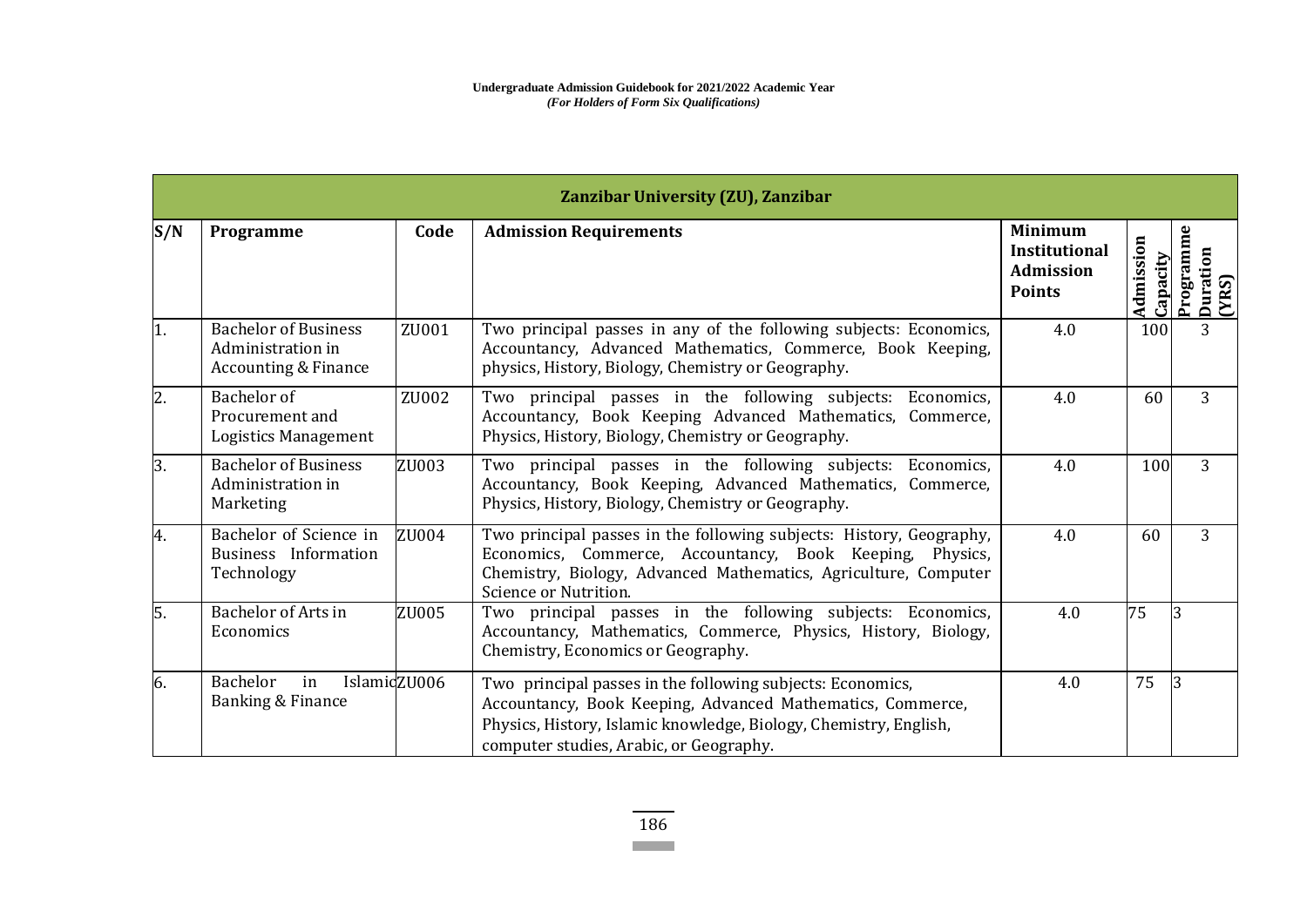## **Undergraduate Admission Guidebook for 2021/2022 Academic Year** *(For Holders of Form Six Qualifications)*

| Zanzibar University (ZU), Zanzibar |                                                                                          |                                                                                                                                                                                                                                                                                                                      |                                                                      |                       |                                |  |  |
|------------------------------------|------------------------------------------------------------------------------------------|----------------------------------------------------------------------------------------------------------------------------------------------------------------------------------------------------------------------------------------------------------------------------------------------------------------------|----------------------------------------------------------------------|-----------------------|--------------------------------|--|--|
| S/N                                | Code<br>Programme                                                                        | <b>Admission Requirements</b>                                                                                                                                                                                                                                                                                        | <b>Minimum</b><br><b>Institutional</b><br>Admission<br><b>Points</b> | Admission<br>Capacity | Programme<br>Duration<br>(YRS) |  |  |
| 7.                                 | inZU007<br>Bachelor<br>of<br>Arts<br>Languages                                           | Two principal passes in the following subjects: History, Geography,<br>Kiswahili, English, French, Arabic, Fine Art, Economics, Commerce,<br>Accountancy or Advanced Mathematics. In addition, an applicant must<br>have a principal pass in one of the following subjects: Kiswahili,<br>English, French or Arabic. | 4.0                                                                  | 100 3                 |                                |  |  |
| 8.                                 | Bachelor of Arts in PublidZU008<br>Administration                                        | Two principal passes in the following subjects: History, Geography,<br>Kiswahili, English Language, French, Arabic, Fine Art, Economics,<br>Commerce, Accountancy, Physics, Chemistry, Biology, Advanced<br>Mathematics, Agriculture, Computer Science or Nutrition.                                                 | 4.0                                                                  | 50                    | 13                             |  |  |
| 9.                                 | Bachelor of Science in ZU012<br>Computer<br>Engineering<br>and Information<br>Technology | Two principal passes at "D" grade in Advanced Mathematics and<br>Physics. An applicant without a principal pass in Chemistry must have<br>a minimum of "C" grade in Chemistry at O-level.                                                                                                                            | 4.0                                                                  | 40                    |                                |  |  |
| 10.                                | Bachelor of Science in ZU013<br>Telecommunications<br>Engineering                        | Two principal passes at "D" grade in Advanced Mathematics and<br>Physics. An applicant without a principal pass in Chemistry must have<br>a minimum of "C" grade in Chemistry at O-level.                                                                                                                            | 4.0                                                                  | 40                    |                                |  |  |
| 11.                                | Bachelor of InformationZU015<br><b>Studies</b>                                           | Two principal passes in the following subjects: History, Geography,<br>Kiswahili, English Language, French, Arabic, Fine Art, Economics,<br>Commerce, Accountancy, Physics, Chemistry, Biology, Advanced<br>Mathematics, Agriculture, Computer Science or Nutrition.                                                 | 4.0                                                                  | 100 3                 |                                |  |  |
| 12.                                | Bachelor of InternationalZU017<br><b>Relationsand Diplomacy</b>                          | Two principal passes in the following subjects: History, Geography,<br>Kiswahili, English Language, French, Arabic, Fine Art, Economics,<br>Commerce, Accountancy, Physics, Chemistry, Biology, Advanced<br>Mathematics, Agriculture, Computer Science or Nutrition.                                                 | 4.0                                                                  | 100 3                 |                                |  |  |